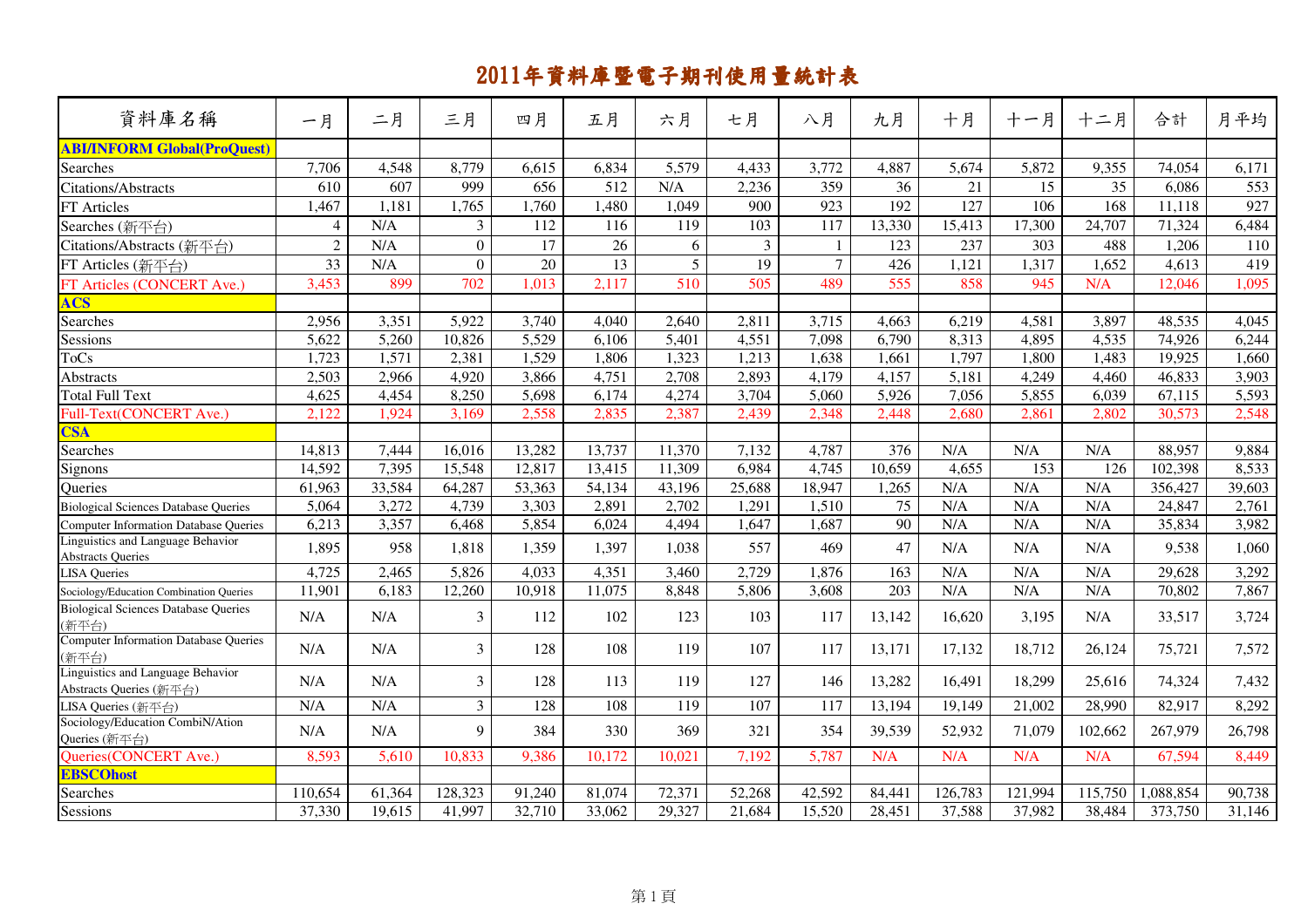| 資料庫名稱                                    | 一月               | 二月               | 三月           | 四月     | 五月     | 六月               | 七月               | 八月    | 九月               | 十月     | 十一月    | 十二月    | 合計      | 月平均    |
|------------------------------------------|------------------|------------------|--------------|--------|--------|------------------|------------------|-------|------------------|--------|--------|--------|---------|--------|
| <b>Abstracts</b>                         | 20,034           | 6,268            | 11,989       | 8,817  | 7,212  | 5,925            | 9,698            | 6,252 | 7,616            | 11,521 | 18,355 | 12,771 | 126,458 | 10,538 |
| <b>Total Full Text</b>                   | 9,432            | 4,949            | 8,434        | 4,809  | 2,169  | 5,286            | 5,275            | 8,064 | 9,641            | 8.351  | 8,214  | 6,275  | 80.899  | 6,742  |
| <b>ASP (EBSCO)</b>                       |                  |                  |              |        |        |                  |                  |       |                  |        |        |        |         |        |
| Searches                                 | 20,090           | 10,421           | 21,966       | 17,814 | 18,158 | 16,324           | 12,142           | 9,496 | 15,700           | 22,895 | 25,106 | 25,137 | 215,249 | 17,937 |
| Sessions                                 | 10,861           | 5,412            | 10,214       | 9,692  | 10,101 | 8,878            | 6,473            | 4,935 | 8,529            | 12,835 | 13,918 | 14,285 | 116,133 | 9,678  |
| Abstracts                                | 15,705           | 3,304            | 4,901        | 3,630  | 3,495  | 2,676            | 6,044            | 2,625 | 3,283            | 4,116  | 8,734  | 4,863  | 63,376  | 5,281  |
| <b>Total Full Text</b>                   | 6,092            | 2,848            | 4,553        | 2,645  | 1,053  | 2,414            | 3,146            | 5,121 | 5,932            | 4,140  | 5,006  | 4,236  | 47,186  | 3,932  |
| <b>Full Text (CONCERT Ave.)</b>          | 646              | 468              | 853          | 674    | 283    | 451              | 410              | 401   | 509              | 668    | 690    | 623    | 6,676   | 556    |
| <b>CMMC(EBSCO)</b>                       |                  |                  |              |        |        |                  |                  |       |                  |        |        |        |         |        |
| Searches                                 | 6,181            | 3,640            | 6,691        | 5,912  | 5,078  | 4,653            | 3,223            | 3,003 | 5,274            | 8,191  | 8,227  | 8,344  | 68,417  | 5,701  |
| Sessions                                 | 2,830            | 1,583            | 2,781        | 2,682  | 2,383  | 2,227            | 1,373            | 1,199 | 2,316            | 3,780  | 4,082  | 4,374  | 31,610  | 2,634  |
| Abstracts                                | 732              | $\frac{375}{ }$  | 805          | 685    | 393    | 309              | 256              | 313   | 493              | 568    | 898    | 369    | 6,196   | 516    |
| <b>Total Full Text</b>                   | 963              | 497              | 696          | 433    | 209    | 421              | 361              | 559   | 483              | 780    | 874    | 543    | 6,819   | 568    |
| Full Text(CONCERT Ave.)                  | 185              | 134              | 175          | 143    | 71     | 106              | 126              | 124   | 152              | 176    | 220    | 203    | 1,815   | 151    |
| <b>MLA (EBSCO)</b>                       |                  |                  |              |        |        |                  |                  |       |                  |        |        |        |         |        |
| <b>Searches</b>                          | 3,985            | 2,350            | 4,449        | 3,893  | 3,240  | 3,044            | 2,308            | 1,886 | 3,049            | 5,007  | 4,684  | 4,270  | 42,165  | 3,514  |
| <b>Sessions</b>                          | 1,490            | 758              | 1,565        | 1,208  | 1,163  | 1,043            | 767              | 585   | 1,015            | 1,855  | 1,755  | 1,602  | 14,806  | 1,234  |
| <b>Abstracts</b>                         | 295              | 41               | 163          | 236    | 266    | 207              | 53               | 149   | 113              | 100    | 208    | 108    | 1,939   | 162    |
| Searches (CONCERT Ave.)                  | 1,635            | 1,137            | 2,297        | 1,894  | 2,233  | 1,787            | 1,409            | 1,067 | 1,365            | 2,334  | 2,387  | 2,182  | 21,727  | 1,811  |
| <b>Education Journals (ProQuest)</b>     |                  |                  |              |        |        |                  |                  |       |                  |        |        |        |         |        |
| <b>Searches</b>                          | 14,107           | 8,070            | 16,509       | 12,665 | 13,223 | 10,536           | 8,289            | 6,536 | 5,969            | 7,462  | 7,469  | 12,626 | 123,461 | 10,288 |
| Citations/Abstracts                      | 642              | 503              | 976          | 545    | 620    | N/A              | 447              | 326   | 18               | 6      | 5      | 2      | 4,090   | 372    |
| FT Articles                              | 1,956            | 1,368            | 2,020        | 1,528  | 1,844  | 1,141            | 1,540            | 1,666 | 143              | 85     | 81     | 84     | 13,456  | 1,121  |
| Searches (新平台)                           | $\overline{4}$   | N/A              | $\mathbf{3}$ | 128    | 115    | 123              | 107              | 117   | 13,165           | 15,538 | 17,776 | 24,932 | 72,008  | 6,546  |
| Citations/Abstracts (新平台)                | $\overline{0}$   | N/A              | $\mathbf{0}$ | 62     | 11     | 8                | 36               | 28    | 316              | 362    | 443    | 545    | 1,811   | 165    |
| FT Articles (新平台)                        | $\boldsymbol{0}$ | N/A              | $\mathbf{0}$ | 117    | 40     | 21               | 90               | 55    | 650              | 1,491  | 1,785  | 2,276  | 6,525   | 593    |
| FT Articles (CONCERT Ave.)               | 207              | 176              | 336          | 204    | 304    | 156              | 249              | 247   | 370              | 1,017  | 622    | 469    | 4,357   | 363    |
| <b>Emerald-MCB(EMX120)</b>               |                  |                  |              |        |        |                  |                  |       |                  |        |        |        |         |        |
| Sessions                                 | 1,650            | 1,782            | 3,922        | 3,481  | 3,683  | 2,996            | 1,309            | 1,185 | 3,056            | 4,796  | 4,715  | 5,191  | 37,766  | 3,147  |
| ToCs                                     | 91               | 36               | 54           | 56     | 34     | 71               | 46               | 43    | 65               | 123    | 107    | 79     | 805     | 67     |
| Abstracts                                | $\overline{216}$ | $\overline{176}$ | 282          | 304    | 236    | $\overline{155}$ | $\overline{103}$ | 168   | $\overline{241}$ | 407    | 460    | 369    | 3,117   | 260    |
| <b>Full Text Articles</b>                | 408              | 376              | 403          | 556    | 324    | 322              | 251              | 223   | 430              | 656    | 657    | 763    | 5,369   | 447    |
| <b>Full Text Articles (CONCERT Ave.)</b> | 375              | 299              | 422          | 432    | 479    | 308              | 296              | 337   | 296              | 425    | 413    | 469    | 4,551   | 379    |
| <b>JCR</b>                               |                  |                  |              |        |        |                  |                  |       |                  |        |        |        |         |        |
| Sessions                                 | 2,971            | 1,597            | 3,025        | 2,761  | 3,144  | 2,654            | 1,857            | 1,204 | 2,383            | 3,581  | 3,502  | 3,554  | 32,233  | 2,686  |
| <b>Oueries</b>                           | 3,394            | 1,830            | 3,266        | 3,279  | 4,640  | 4,374            | 2,190            | 1,826 | 3,154            | 4,524  | 3,851  | 4,073  | 40,401  | 3,367  |
| Queries(CONCERT Ave.)                    | 780              | 640              | 1,050        | 770    | 976    | 999              | 1,048            | 792   | 1,015            | 1,037  | 913    | 1,181  | 11,201  | 933    |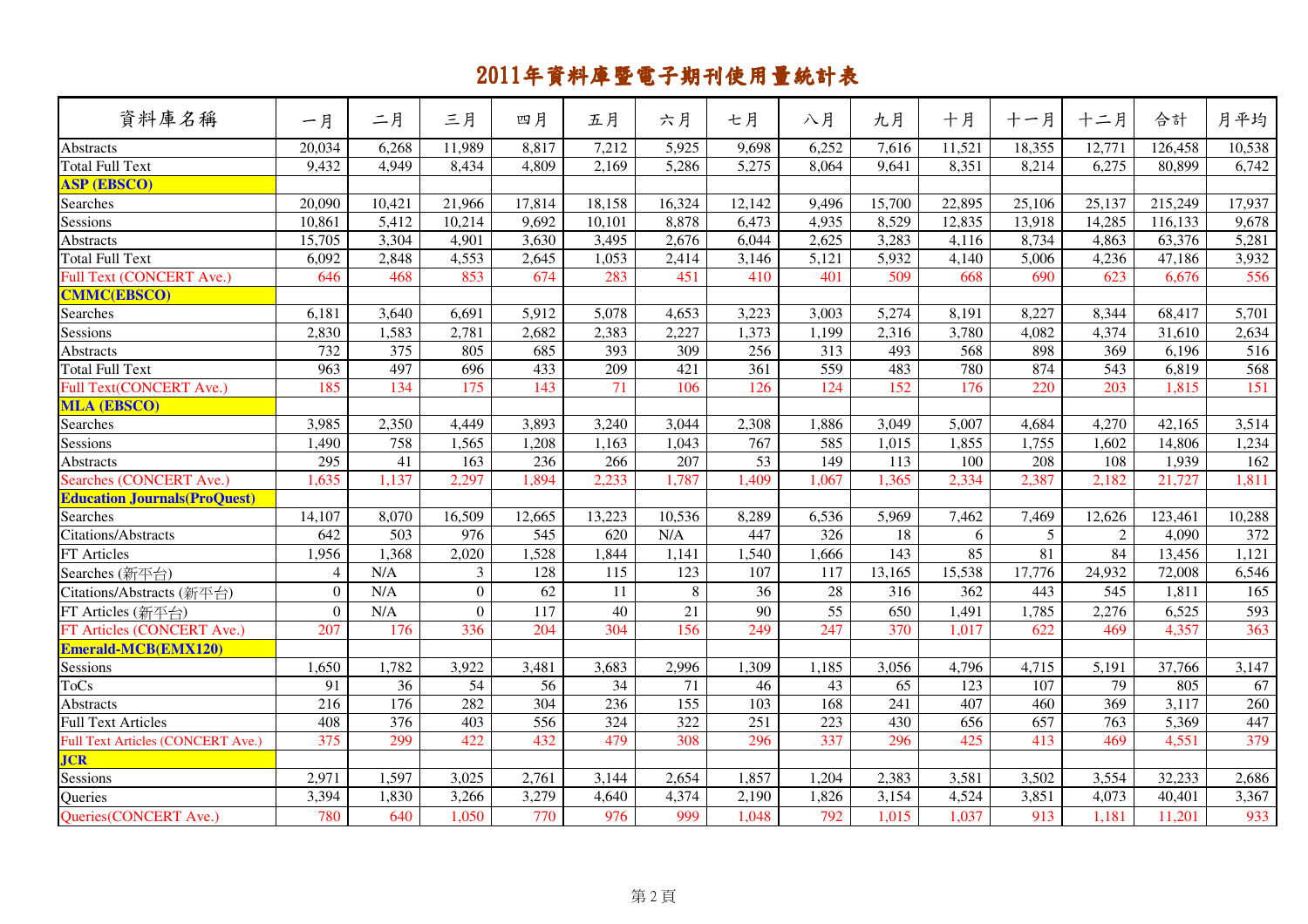| 資料庫名稱                                          | 一月              | 二月              | 三月              | 四月              | 五月     | 六月               | 七月                 | 八月              | 九月              | 十月     | 十一月    | 十二月   | 合計      | 月平均             |
|------------------------------------------------|-----------------|-----------------|-----------------|-----------------|--------|------------------|--------------------|-----------------|-----------------|--------|--------|-------|---------|-----------------|
| <b>JSTOR</b>                                   |                 |                 |                 |                 |        |                  |                    |                 |                 |        |        |       |         |                 |
| Searches                                       | 2,934           | 1,563           | 3,012           | 2,626           | 2,572  | 2,232            | 1,711              | 1,183           | 1,921           | 3,308  | 3,690  | 3,245 | 29,997  | 2,500           |
| Sessions                                       | 3,378           | 1,734           | 3,118           | 2,844           | 2,854  | 2,484            | 1,970              | 1,576           | 2,195           | 3,945  | 4,176  | 4,064 | 34,338  | 2,862           |
| <b>Full Text</b>                               | 2,172           | 1,073           | 1,611           | 1,888           | 1,864  | 1,643            | 1,573              | 890             | 1,336           | 2,288  | 2,097  | 2,345 | 20,780  | 1,732           |
| <b>Oueries(CONCERT Ave.)</b>                   | 1,324           | 745             | 2,518           | 2,307           | 1,951  | 1,233            | 1,236              | 1,103           | 1,136           | 1,661  | 1,494  | 1,542 | 18,250  | 1,521           |
| <b>Nature Journals Online (Nature</b>          |                 |                 |                 |                 |        |                  |                    |                 |                 |        |        |       |         |                 |
| Only)                                          |                 |                 |                 |                 |        |                  |                    |                 |                 |        |        |       |         |                 |
| Searches                                       | 150             | 136             | 289             | 389             | 553    | 336              | 188                | 291             | 325             | 394    | 250    | 179   | 3,480   | 290             |
| <b>ToCs</b>                                    | $\overline{36}$ | 20              | 36              | $\overline{32}$ | 80     | 17               | $\overline{25}$    | 41              | 37              | 66     | 68     | 47    | 505     | 42              |
| Abstracts                                      | $\overline{54}$ | $\overline{36}$ | $\overline{54}$ | $\overline{71}$ | 102    | 66               | 32                 | $\overline{27}$ | $\overline{35}$ | 48     | 42     | 74    | 641     | 53              |
| <b>Full Text Total Requests</b>                | 416             | 398             | 728             | 561             | 695    | 517              | 324                | 436             | 458             | 581    | 598    | 711   | 6,423   | 535             |
| <b>Nature Materials Full Text</b>              | 105             | $\overline{59}$ | 99              | $\overline{56}$ | 110    | 29               | 47                 | 89              | $\overline{73}$ | 78     | 60     | 95    | 900     | $\overline{75}$ |
| <b>Full Text Total Requests (CONCERT Ave.)</b> | 859             | 767             | 1,173           | 950             | 1,044  | 874              | 779                | 760             | 961             | 1,070  | 947    | 996   | 11,180  | 932             |
| <b>Oxford Art Online</b>                       |                 |                 |                 |                 |        |                  |                    |                 |                 |        |        |       |         |                 |
| Queries(Searches)                              | 199             | 72              | 271             | 182             | 100    | 73               | 60                 | 55              | 21              | 250    | 188    | 164   | 1,635   | 136             |
| Sessions(logins)                               | 205             | 67              | 183             | 158             | 106    | $\overline{56}$  | $\overline{35}$    | $\overline{32}$ | 12              | 151    | 97     | 112   | 1,214   | 101             |
| Full Texts(requested)                          | 220             | 48              | 166             | 205             | 159    | 76               | 61                 | 29              | $\overline{42}$ | 255    | 135    | 157   | 1,553   | 129             |
| Pages                                          | 955             | 358             | 1,266           | 1,054           | 524    | $\overline{327}$ | 340                | 251             | $\overline{92}$ | 878    | 473    | 430   | 6,948   | 579             |
| <b>Hits</b>                                    | 3,232           | 1,237           | 4,200           | 2,933           | 1,732  | 944              | $1,05\overline{5}$ | 894             | 306             | 2,996  | 1,760  | 1,571 | 22,860  | 1,905           |
| Web pages(CONCERT Ave.)                        | 285             | 131             | 466             | 387             | 162    | 76               | 154                | 159             | 190             | 522    | 522    | 388   | 3,442   | 287             |
| <b>Oxford Journals Online</b>                  |                 |                 |                 |                 |        |                  |                    |                 |                 |        |        |       |         |                 |
| <b>Searches</b>                                | 183             | 110             | 230             | 263             | 157    | 58               | 149                | 124             | 86              | 175    | 125    | 236   | 1,896   | 158             |
| <b>TOC</b>                                     | 169             | 198             | 271             | 172             | 207    | 155              | 105                | 108             | 237             | 316    | 155    | 110   | 2,203   | 184             |
| Abstracts                                      | 1,615           | 895             | 1,844           | 1,377           | 1,206  | 1,223            | 1,261              | 776             | 1,042           | 1,725  | 1,266  | 1,456 | 15,686  | 1,307           |
| Full-Text                                      | 1,301           | 708             | 1,531           | 1,058           | 1,026  | 740              | 742                | 650             | 1,001           | 1,174  | 1,014  | 1,093 | 12,038  | 1,003           |
| Full-Text(CONCERT Ave.)                        | 1,044           | 684             | 1,199           | 1,010           | 1,220  | 1,006            | 892                | 870             | 868             | 982    | 1,054  | 942   | 11,771  | 981             |
| <b>Oxford Music Online</b>                     |                 |                 |                 |                 |        |                  |                    |                 |                 |        |        |       |         |                 |
| Queries(Searches)                              | 1,116           | 703             | 2,092           | 1,110           | 741    | 386              | 592                | 753             | 1,112           | 1,693  | 1,757  | 975   | 13,030  | 1,086           |
| Sessions(logins)                               | 899             | 458             | 1,455           | 807             | 596    | 292              | 506                | 584             | 1,022           | 1,402  | 1,327  | 915   | 10,263  | 855             |
| Full Texts(requested)                          | 1,649           | 909             | 2,541           | 1,709           | 1,237  | 631              | 843                | 1,008           | 1,335           | 2,317  | 2,450  | 1,475 | 18,104  | 1,509           |
| Pages                                          | 6,218           | 3,194           | 10,005          | 5,671           | 4,370  | 2,248            | 2,911              | 3,683           | 5,134           | 6,611  | 5,319  | 3,385 | 58,749  | 4,896           |
| <b>Hits</b>                                    | 18,207          | 9,853           | 30,099          | 17,510          | 13,568 | 6,345            | 9,505              | 11,200          | 16,652          | 19,327 | 14,763 | 9,510 | 176,539 | 14,712          |
| Web pages(CONCERT Ave.)                        | 847             | 528             | 1,241           | 1,173           | 651    | 384              | 658                | 553             | 802             | 1,177  | 961    | 873   | 9,848   | 821             |
| <b>RefWorks</b>                                |                 |                 |                 |                 |        |                  |                    |                 |                 |        |        |       |         |                 |
| Users                                          | 48              | 26              | 50              | 30              | 32     | 24               | 30                 | 22              | 89              | 84     | 85     | 64    | 584     | 49              |
| <b>Total References added</b>                  | 394             | 670             | 1,338           | 682             | 150    | 446              | 109                | 796             | N/A             | N/A    | 526    | 663   | 5,774   | 577             |
| Sessions                                       | 97              | $\overline{39}$ | 138             | $\overline{62}$ | 83     | 54               | 62                 | $\overline{92}$ | 243             | 283    | 245    | 285   | 1,683   | 140             |
| Sessions(CONCERT Ave.)                         | 109             | 55              | 153             | 159             | 131    | 107              | 86                 | 49              | 109             | 292    | 200    | 187   | 1,637   | 136             |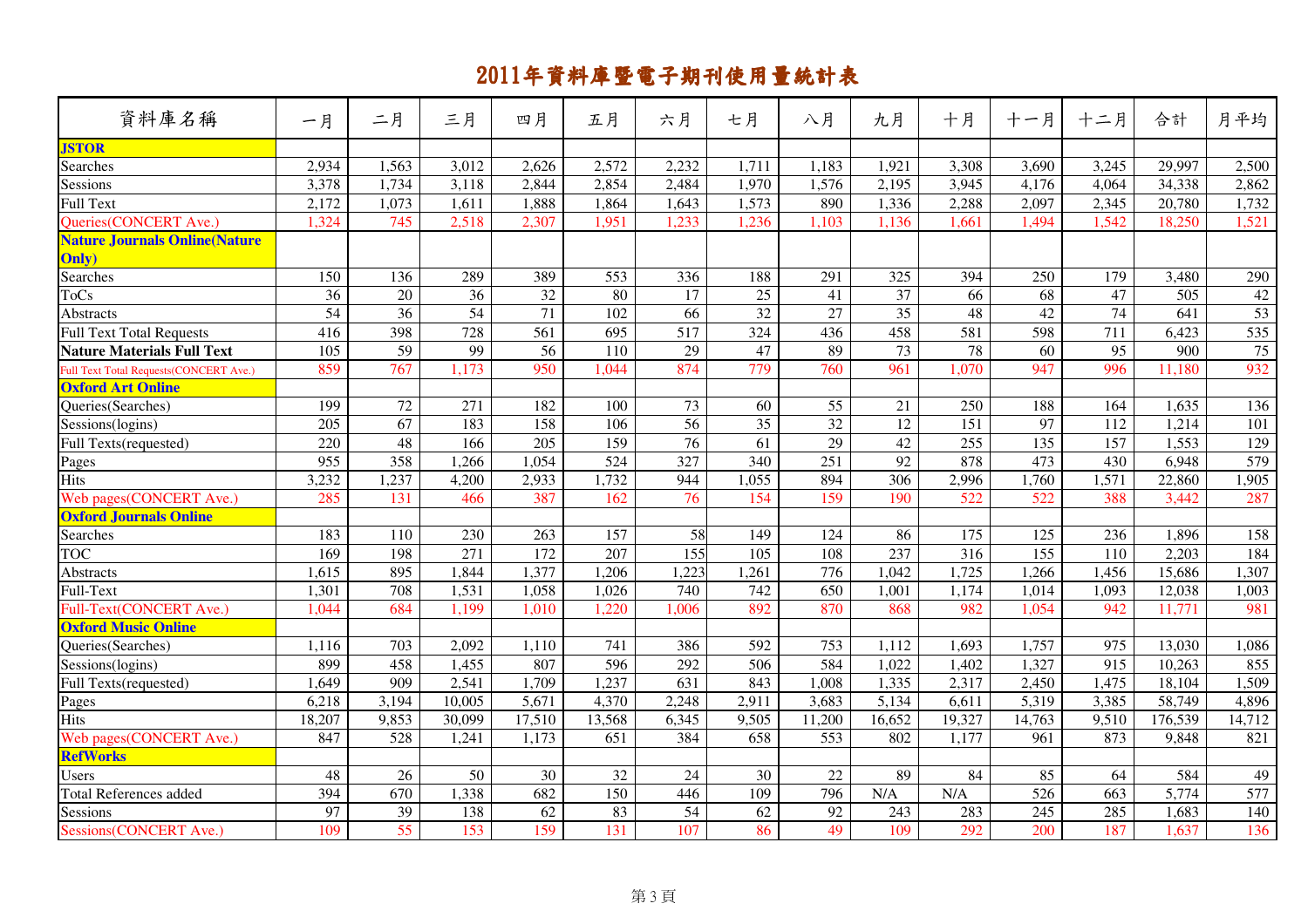| 資料庫名稱                              | 一月     | 二月    | 三月     | 四月     | 五月     | 六月              | 七月               | 八月     | 九月     | 十月     | 十一月    | 十二月    | 合計      | 月平均    |
|------------------------------------|--------|-------|--------|--------|--------|-----------------|------------------|--------|--------|--------|--------|--------|---------|--------|
| <b>Science Online</b>              |        |       |        |        |        |                 |                  |        |        |        |        |        |         |        |
| Searches                           | 1,177  | 693   | 1,649  | 1,887  | 1,968  | 1,375           | 637              | 555    | 1,416  | 1,868  | 2,112  | 2,366  | 17,703  | 1,475  |
| <b>ToCs</b>                        | 25     | 18    | 80     | 85     | 72     | 43              | 47               | 51     | 93     | 81     | 143    | 55     | 793     | 66     |
| Abstracts                          | 1,464  | 610   | 1,300  | 1,995  | 1,586  | 814             | 707              | 728    | 1,082  | 984    | 1,562  | 911    | 13,743  | 1,145  |
| <b>Full Text</b>                   | 372    | 300   | 577    | 642    | 671    | 371             | 328              | 337    | 484    | 420    | 595    | 577    | 5,674   | 473    |
| <b>Full Text(CONCERT Ave.)</b>     | 537    | 445   | 840    | 625    | 660    | 585             | 524              | 460    | 587    | 646    | 663    | 622    | 7,194   | 600    |
| <b>SDOL</b> (ScienceDirect Online) |        |       |        |        |        |                 |                  |        |        |        |        |        |         |        |
| Searches                           | 10,187 | 5,624 | 12,330 | 10,270 | 10,670 | 9,181           | 6,760            | 5,462  | 9,286  | 12,816 | 13,213 | 14,331 | 120,130 | 10,011 |
| <b>Sessions</b>                    | 9,044  | 5,814 | 11,080 | 9,523  | 9,738  | 7,460           | 5,900            | 5,280  | 7,487  | 10,853 | 11,048 | 12,414 | 105,641 | 8,803  |
| Full Text                          | 12,751 | 9,955 | 17,615 | 14,785 | 15,716 | 12,077          | 9,608            | 13,589 | 13,296 | 16,186 | 18,135 | 26,514 | 180,227 | 15,019 |
| Full Text(CONCERT Ave.)            | 8,286  | 6,745 | 10,709 | 9,373  | 9,757  | 8,836           | 8,150            | 8,290  | 8,614  | 9,439  | 9,294  | 10,247 | 107,740 | 8,978  |
| <b>SpringerLink</b>                |        |       |        |        |        |                 |                  |        |        |        |        |        |         |        |
| Full Text                          | 2,852  | 1,999 | 3,490  | 2,777  | 2,711  | 2,615           | 2,446            | 2,502  | 2,529  | 2,998  | 3,728  | 3,630  | 34,277  | 2,856  |
| Full Text (CONCERT Ave.)           | 2,391  | 2,116 | 3,558  | 3,000  | 3,390  | 3,043           | 2,826            | 2,753  | 2,892  | 3,185  | 3,328  | 3,386  | 35,868  | 2,989  |
| <b>Taylor &amp; Francis Online</b> |        |       |        |        |        |                 |                  |        |        |        |        |        |         |        |
| Searches                           | N/A    | N/A   | N/A    | N/A    | N/A    | 76              | 319              | 308    | 441    | 786    | 618    | 1,050  | 3,598   | 514    |
| <b>Sessions</b>                    | N/A    | N/A   | N/A    | N/A    | N/A    | 198             | 950              | 992    | 1,011  | 1,346  | 1,483  | 2,030  | 8,010   | 1,144  |
| Table of Contents                  | N/A    | N/A   | N/A    | N/A    | N/A    | $\overline{54}$ | 588              | 409    | 318    | 1,219  | 637    | 690    | 3,915   | 559    |
| Abstracts                          | N/A    | N/A   | N/A    | N/A    | N/A    | 118             | 915              | 978    | 866    | 1,420  | 1,891  | 2,577  | 8,765   | 1,252  |
| Full-Text                          | N/A    | N/A   | N/A    | N/A    | N/A    | 93              | $\overline{533}$ | 1,103  | 536    | 783    | 1,090  | 2,414  | 6,552   | 936    |
|                                    |        |       |        |        |        |                 |                  |        |        |        |        |        |         |        |
| <b>Web of Science(SCIE+SSCI)</b>   |        |       |        |        |        |                 |                  |        |        |        |        |        |         |        |
| <b>SCIE Sessions</b>               | 4,841  | 3,182 | 5,812  | 4,783  | 5,278  | 4,486           | 2,219            | 882    | 1,109  | 11,553 | 13,361 | 15,069 | 72,575  | 6,048  |
| <b>SCIE</b> Queries                | 10,286 | 7,001 | 14,764 | 10,934 | 13,039 | 13,014          | 8,752            | 6,427  | 5,009  | 17,744 | 22,315 | 24,222 | 153,507 | 12,792 |
| SSCI Sessions                      | 6,028  | 3,585 | 6,872  | 5,707  | 6,230  | 5,051           | 2,547            | 882    | 1,120  | 12,576 | 14,679 | 16,536 | 81,813  | 6,818  |
| <b>SSCI</b> Queries                | 11,710 | 7,510 | 15,980 | 11,879 | 14,081 | 13,673          | 9,158            | 6,493  | 5,107  | 18,795 | 23,441 | 25,062 | 162,889 | 13,574 |
| Queries(CONCERT Ave.)              | 8,018  | 7,305 | 8,337  | 6,198  | 7,788  | 5,607           | 8,926            | 5,302  | 6,514  | 11,161 | 7,090  | 8,386  | 90,632  | 7,553  |
| <b>Wiley Online Library</b>        |        |       |        |        |        |                 |                  |        |        |        |        |        |         |        |
| Full Text                          | 4,400  | 3,419 | 5,773  | 4,520  | 4,305  | 3,951           | 3,742            | 3,934  | 4,010  | 5,672  | 5,212  | 5,516  | 54,454  | 4,538  |
| Full Text (CONCERT Ave.)           | 4,911  | 3,922 | 6,199  | 5,149  | 5,748  | 4,979           | 4,735            | 4,765  | 4,900  | 5,321  | 5,399  |        | 56,028  | 4,669  |
| 中國博碩士論文全文資料庫<br>$(KNS 3.6 + 5.0)$  |        |       |        |        |        |                 |                  |        |        |        |        |        |         |        |
| Searches(檢索)                       | 15,439 | 7,408 | 15,647 | 11,599 | 12,913 | 10,987          | 7,961            | 6,042  | 9,699  | 15,406 | 16,567 | 21,396 | 151,064 | 12,589 |
| Sessions(登錄)                       | 10,144 | 4,643 | 10,945 | 8,896  | 9,863  | 8,741           | 6,263            | 3,891  | 7,726  | 12,261 | 13,097 | 13,872 | 110,342 | 9,195  |
| Full Text(下載)                      | 1,577  | 1,082 | 1,064  | 1,102  | 1,963  | 1,406           | 1,154            | 1,773  | 1,446  | 851    | 1,363  | 1,810  | 16,591  | 1,383  |
| Full Text(CONCERT Ave.)            | 789    | 373   | 576    | 538    | 436    | 439             | 366              | 498    | 348    | 329    | 569    | 553    | 5,814   | 485    |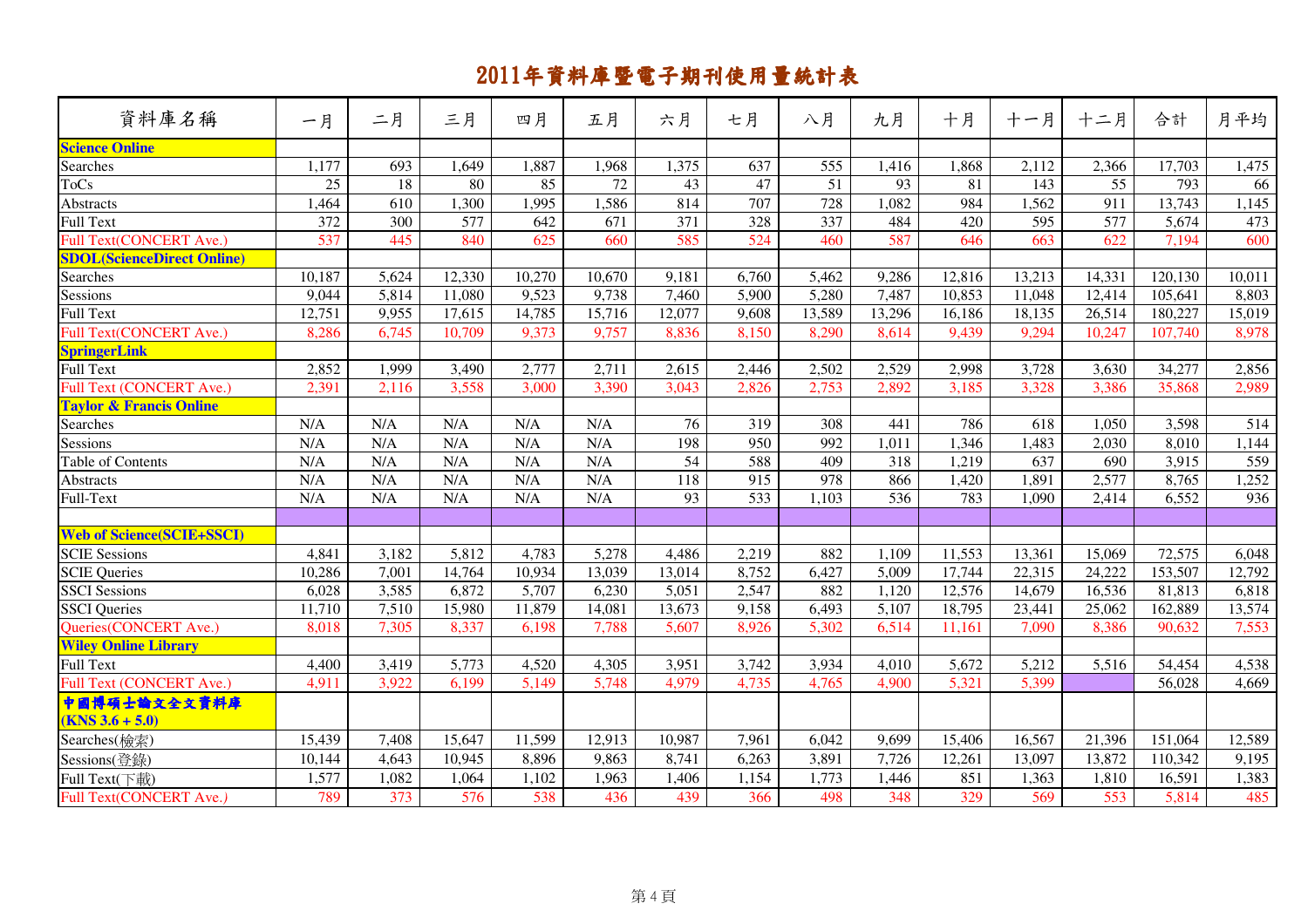| 資料庫名稱                                                                    | 一月             | 二月               | 三月              | 四月               | 五月             | 六月             | 七月             | 八月               | 九月              | 十月       | 十一月            | 十二月            | 合計      | 月平均              |
|--------------------------------------------------------------------------|----------------|------------------|-----------------|------------------|----------------|----------------|----------------|------------------|-----------------|----------|----------------|----------------|---------|------------------|
| 中國期刊全文資料庫<br>$(KNS 3.6+5.0)$                                             |                |                  |                 |                  |                |                |                |                  |                 |          |                |                |         |                  |
| Searches(檢索)                                                             | 31,840         | 17,280           | 43,562          | 26,727           | 38,157         | 29,740         | 17,858         | 17,302           | 22,785          | 35,920   | 42,352         | 41,170         | 364,693 | 30,391           |
| Sessions(登錄)                                                             | 11,078         | 5,362            | 12,537          | 10,325           | 12,151         | 10,711         | 6,671          | 4,629            | 8,294           | 13,731   | 14,433         | 16.031         | 125,953 | 10,496           |
| Full Text(下載)                                                            | 15,213         | 10,032           | 16,924          | 13,216           | 19,173         | 11,749         | 2,924          | 12,554           | 9,398           | 15,298   | 17,401         | 19,188         | 163,070 | 13,589           |
| Full Text(CONCERT Ave.)(所有專輯)                                            | 2,165          | 465              | 1.980           | 1,787            | 1,998          | 1,787          | 1,339          | 1.386            | 1.168           | 1,534    | 1.648          | 1,933          | 19,190  | 1,599            |
| 大英百科全書線上繁體中文版                                                            |                |                  |                 |                  |                |                |                |                  |                 |          |                |                |         |                  |
| Document                                                                 | 173            | 155              | 406             | 417              | 538            | 275            | 1,292          | 1,310            | 1,158           | 1,431    | 1,532          |                | 8,687   | 724              |
| Documents (CONCERT Ave.)                                                 | 145            | 110              | 188             | 208              | 195            | 153            | 316            | 305              | 381             | 659      | 761            |                | 3,421   | 285              |
| 天下知識庫                                                                    |                |                  |                 |                  |                |                |                |                  |                 |          |                |                |         |                  |
| <b>Full Text</b>                                                         | 359            | $\overline{107}$ | 189             | $\overline{292}$ | 1,178          | 425            | 118            | 36               | $\overline{75}$ | N/A      | N/A            | N/A            | 2,779   | 309              |
| Searches(新版)                                                             | 64             | 126              | 196             | 266              | 231            | 287            | $\Omega$       | 164              | 368             | 244      | 15,060         | 12,288         | 29,294  | 2,441            |
| Full Text(新版)                                                            | 8              | 47               | $\overline{65}$ | 177              | 112            | 179            | 65             | 208              | 218             | 391      | 41,632         | 29,001         | 72,103  | 6,009            |
| Full Text(CONCERT Ave.)                                                  | 320            | 217              | 377             | 361              | 364            | 221            | 233            | 317              | 301             | 287      | N/A            |                | 2,998   | 273              |
| 慧科大中華新聞網                                                                 |                |                  |                 |                  |                |                |                |                  |                 |          |                |                |         |                  |
| 登入次數                                                                     | 685            | 45               | 57              | 346              | 700            | 802            | 363            | 265              | 828             | 1,177    | 1,341          | 1,498          | 8,107   | 676              |
| 檢索次數                                                                     | 738            | 56               | 103             | 35               | 803            | 240            | 433            | 306              | 862             | 1,235    | 1,605          | 1,284          | 7,700   | 642              |
| 總計閱覽次數                                                                   | 239            | 114              | 199             | 356              | 101            | 681            | 242            | 282              | 196             | 431      | 708            | 509            | 4,058   | 338              |
| 總計輸出筆數                                                                   | $\Omega$       | 11               | $\mathbf{1}$    | 8                | $\overline{0}$ | $\Omega$       | $\Omega$       | $\boldsymbol{0}$ | $\Omega$        | $\Omega$ | $\overline{0}$ | N/A            | 20      | $\overline{2}$   |
| 瀏覽次數(CONCERT Ave.)                                                       | 99             | 62               | 129             | 139              | 69             | 219            | 111            | 258              | 222             | 165      | 147            | 187            | 1.807   | 151              |
| (二) 参加國家實驗研究院科技政策研究與資訊中心CONCERT聯盟部份 (National Academic License)<br>資料庫名稱 | 一月             | 二月               | 三月              | 四月               | 五月             | 六月             | 七月             | 八月               | 九月              | 十月       | 十一月            | 十二月            | 合計      | 月平均              |
| <b>OCLC FirstSearch</b>                                                  |                |                  |                 |                  |                |                |                |                  |                 |          |                |                |         |                  |
| Searches                                                                 | 1,361          | 941              | 1.218           | 1.205            | 1.200          | 1,361          | 952            | 649              | 853             | 1,152    | 1,311          | 1,229          | 13,432  | 1,119            |
| Sessions                                                                 | 3,554          | 2,143            | 2,997           | 3,019            | 3,070          | 3,427          | 2,291          | 1,502            | 2,167           | 3,036    | 3,292          | 3,231          | 33,729  | 2,811            |
| Searches (CONCERT Ave.)                                                  | 103            | 106              | 130             | 121              | 119            | 104            | 96             | 93               | 108             | 108      | 103            | 113            | 1,304   | 109              |
| <b>ProQuest Dissertations and Theses</b><br>(PQDT)                       |                |                  |                 |                  |                |                |                |                  |                 |          |                |                |         |                  |
| Searches                                                                 | 11,638         | 7,038            | 13,995          | 10,754           | 10,558         | 9,060          | 6,827          | 5,480            | 6,962           | 6,549    | 5,896          | 9,365          | 104,122 | 8,677            |
| Citations/Abstracts                                                      | 859            | 924              | 1,860           | 3,205            | 747            | 694            | 578            | 425              | 62              | 89       | 71             | 71             | 9,585   | 799              |
| <b>FT</b> Articles                                                       | 693            | 324              | 650             | 484              | 528            | 438            | 436            | 319              | 20              | 5        | $\overline{2}$ | $\overline{c}$ | 3,901   | $\overline{325}$ |
| Searches (新平台)                                                           | $\overline{4}$ | N/A              | $\overline{3}$  | 130              | 126            | 120            | 134            | 159              | 13,554          | 15,981   | 18,323         | 25,103         | 73,637  | 6,694            |
| Citations/Abstracts (新平台)                                                | $\overline{0}$ | N/A              | $\overline{0}$  | 11               | 5 <sup>1</sup> | $\overline{2}$ | 16             | 29               | 634             | 902      | 758            | 994            | 3,351   | 305              |
| FT Articles (新平台)                                                        | $\overline{0}$ | N/A              | $\overline{0}$  | $\overline{4}$   | 12             | $\overline{0}$ | $\overline{1}$ | 31               | 614             | 1,517    | 1,422          | 1,526          | 5,127   | 466              |
| <b>Citations/Abstracts(CONCERT Ave.)</b>                                 | 67             | 93               | 116             | 93               | 80             | 53             | 83             | 44               | 102             | 178      | 151            | 239            | 1,299   | 108              |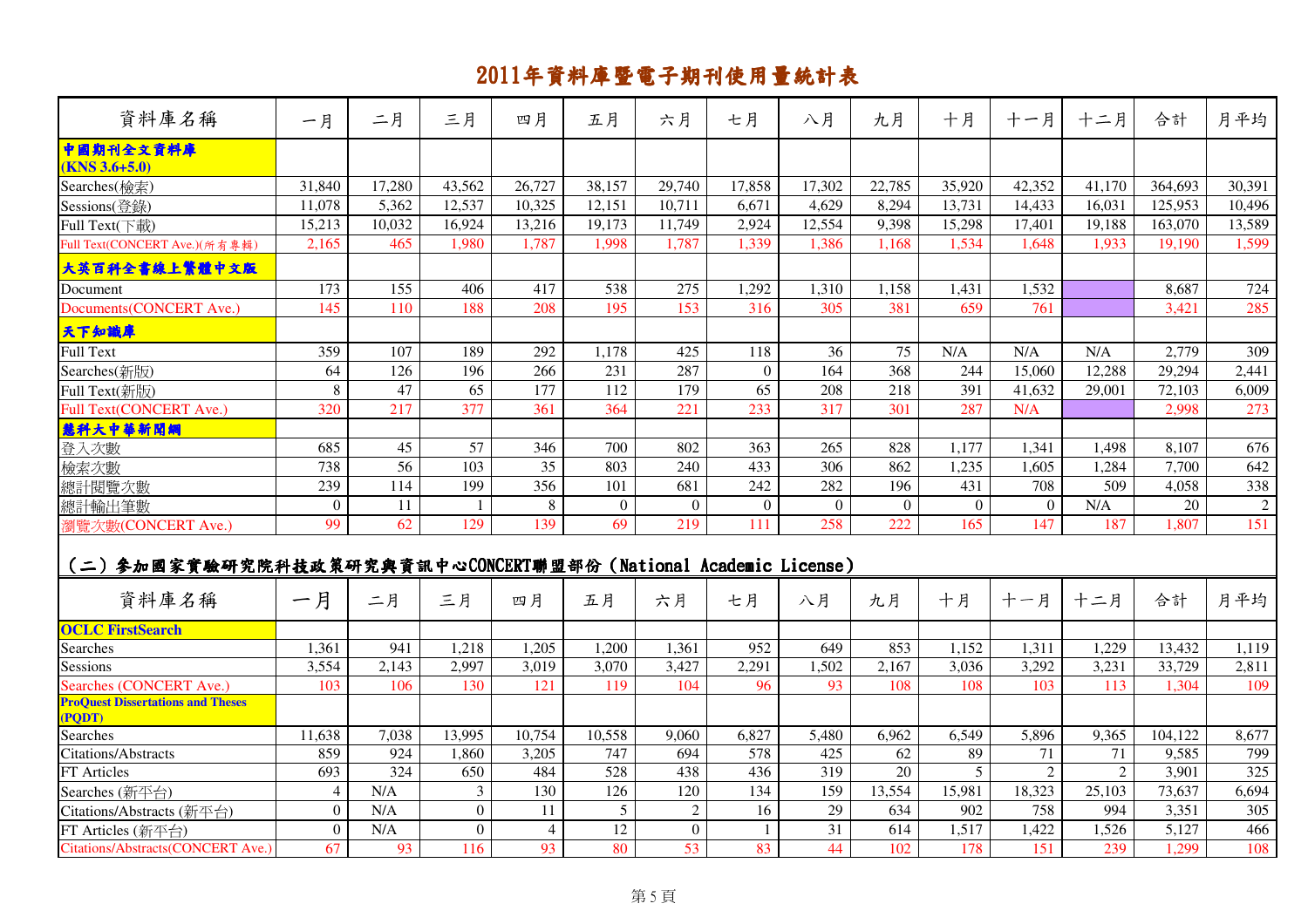| 資料庫名稱                            | 一月              | 二月               | 三月              | 四月              | 五月              | 六月              | 七月              | 八月               | 九月             | 十月               | 十一月    | 十二月            | 合計      | 月平均            |
|----------------------------------|-----------------|------------------|-----------------|-----------------|-----------------|-----------------|-----------------|------------------|----------------|------------------|--------|----------------|---------|----------------|
| <b>WilsonWeb</b>                 |                 |                  |                 |                 |                 |                 |                 |                  |                |                  |        |                |         |                |
| Searches                         | 6,626           | 3,505            | 9,508           | 8,066           | 7,320           | 7,513           | 5,541           | 3,697            | 7,124          | 10,238           | 8,071  | 11,378         | 88,587  | 7,382          |
| <b>Sessions</b>                  | 6,217           | 3,042            | 9,022           | 7,661           | 6,916           | 7,183           | 5,037           | 3,288            | 6,730          | 9,742            | 7,577  | 10,811         | 83,226  | 6,936          |
| Full Text                        | 500             | 432              | 764             | 525             | 418             | 507             | 541             | 490              | 480            | 829              | 745    | 1,115          | 7,346   | 612            |
| Full Text(CONCERT Ave.)          | 87              | 73               | $\overline{77}$ | 94              | 101             | 97              | 91              | 67               | 49             | 116              | 74     |                | 926     | 77             |
| (三) CONCERT聯盟以外部份                |                 |                  |                 |                 |                 |                 |                 |                  |                |                  |        |                |         |                |
| 資料庫名稱                            | 一月              | 二月               | 三月              | 四月              | 五月              | 六月              | 七月              | 八月               | 九月             | 十月               | 十一月    | 十二月            | 合計      | 月平均            |
| <b>ACM</b>                       |                 |                  |                 |                 |                 |                 |                 |                  |                |                  |        |                |         |                |
| Searches                         | 1,713           | 1,067            | 2,383           | 1,799           | 1,577           | 1,274           | 587             | 630              | 578            | 721              | 848    | 812            | 13,989  | 1,166          |
| <b>Article Requests</b>          | 382             | 332              | 1,066           | 838             | 972             | 734             | 488             | 373              | 673            | 587              | 716    | 506            | 7,667   | 639            |
| <b>Alexander Music Online</b>    |                 |                  |                 |                 |                 |                 |                 |                  |                |                  |        |                |         |                |
| Pages                            | 904             | 2,497            | 6,317           | 2,635           | 6,313           | 1,320           | 1,328           | 692              | 2,602          | 3,503            | 14,113 | 5,922          | 48,146  | 4,012          |
| Searches                         | 16,355          | 9,369            | 25,342          | 18,818          | 20,989          | 17,070          | 13,042          | 8,898            | 17,984         | 26,333           | 25,307 | 24,802         | 224,309 | 18,692         |
| Sessions                         | 15,903          | 7,239            | 9,589           | 8,469           | 9,220           | 7,726           | 4,869           | 3,881            | 7,518          | 10,248           | 9,248  | 9,054          | 102,964 | 8,580          |
| <b>Credo Reference</b>           |                 |                  |                 |                 |                 |                 |                 |                  |                |                  |        |                |         |                |
| Page Views                       | 1,631           | 472              | 514             | 449             | 673             | 444             | 177             | 353              | 625            | 1,782            | 2,216  | 1,769          | 11,105  | 925            |
| Searches                         | 692             | 178              | 198             | 174             | 267             | 135             | 62              | 120              | 204            | 917              | 1,147  | 958            | 5,052   | 421            |
| Sessions                         | 308             | 155              | 142             | 148             | 170             | 107             | 50              | 100              | 155            | 539              | 662    | 611            | 3,147   | 262            |
| 数位化論文典藏聯盟 (DDC)                  |                 |                  |                 |                 |                 |                 |                 |                  |                |                  |        |                |         |                |
| Searches(檢索)                     | 989             | 539              | 1,384           | 997             | 1,066           | 884             | 609             | 566              | 4,504          | 1,487            | 1,547  | 1,703          | 16,275  | 1,356          |
| Full Text(下載)                    | 256             | 102              | 360             | 185             | 198             | 162             | 102             | 122              | 296            | 258              | 249    | 240            | 2,530   | 211            |
| <b>EAI</b>                       |                 |                  |                 |                 |                 |                 |                 |                  |                |                  |        |                |         |                |
| Searches                         | 909             | 446              | 1,020           | 764             | 879             | 755             | 225             | 236              | 540            | 1,009            | 1,263  | 1,221          | 9,267   | 772            |
| Sessions                         | 915             | 445              | 1,034           | 767             | 888             | 760             | 238             | 249              | 550            | 1,029            | 1,275  | 1,230          | 9,380   | 782            |
| Full Text                        | 44              | $\overline{22}$  | 114             | $\overline{20}$ | $\overline{94}$ | $\overline{37}$ | $\overline{91}$ | 100              | 38             | $\overline{116}$ | 127    | 82             | 885     | 74             |
| <b>E-Duke Scholarly Journals</b> |                 |                  |                 |                 |                 |                 |                 |                  |                |                  |        |                |         |                |
| <b>Collection</b>                |                 |                  |                 |                 |                 |                 |                 |                  |                |                  |        |                |         |                |
| Searches                         | 12              | $\boldsymbol{0}$ | 6               | 10              | $\overline{0}$  | $\overline{0}$  | $\overline{0}$  | $\boldsymbol{0}$ | $\mathfrak{Z}$ | $\overline{0}$   | 10     | $\mathbf{1}$   | 42      | $\overline{4}$ |
| <b>Full Text</b>                 | 11              | $\overline{5}$   | $\overline{15}$ | 6               | $\overline{2}$  | $\overline{0}$  | $\overline{0}$  | 5                | $\overline{0}$ | $\overline{2}$   | 9      | $\overline{0}$ | 55      | $\overline{5}$ |
| <b>EndNote</b>                   |                 |                  |                 |                 |                 |                 |                 |                  |                |                  |        |                |         |                |
| 總下載數量                            | 228             | 140              | 79              | 105             | 196             | 159             | 209             | 170              | 393            | 612              | 361    | 365            | 3,017   | 251            |
| 瀏覽數                              | 71              | 43               | 91              | 893             | 4,288           | 1,722           | 2,262           | 1,649            | 4,907          | 6,536            | 3,095  | 3,091          | 28,648  | 2,387          |
| 訪客數                              | 47              | 26               | $\overline{70}$ | 133             | 170             | 177             | 204             | 173              | 360            | 462              | 321    | 307            | 2,450   | 204            |
| 人次                               | $\overline{73}$ | 22               | 69              | 118             | 150             | 146             | 171             | 159              | 278            | 363              | 259    | 247            | 2,055   | 171            |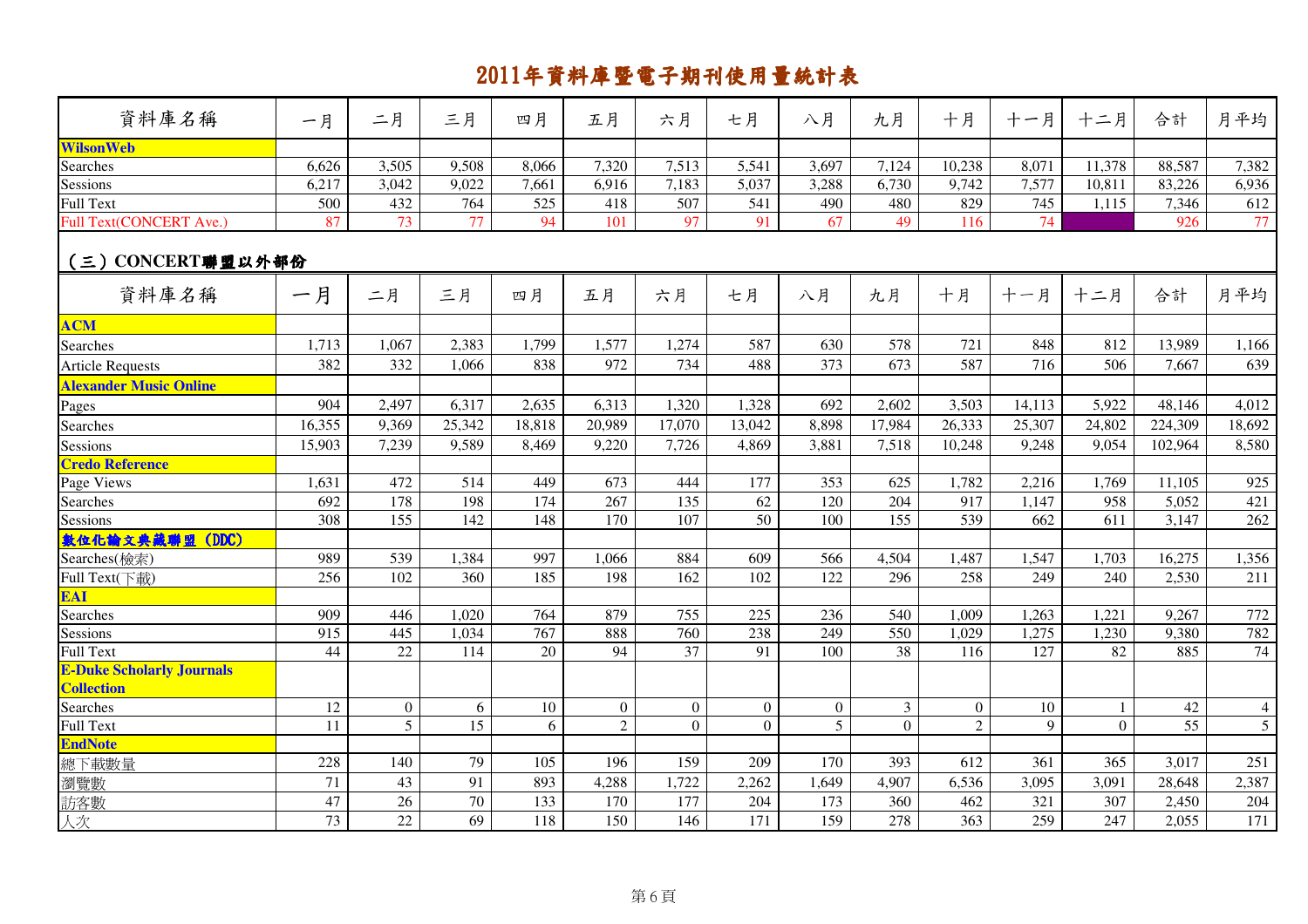| 資料庫名稱                                     | 一月     | 二月     | 三月               | 四月               | 五月     | 六月     | 七月     | 八月     | 九月     | 十月               | 十一月              | 十二月                | 合計      | 月平均    |
|-------------------------------------------|--------|--------|------------------|------------------|--------|--------|--------|--------|--------|------------------|------------------|--------------------|---------|--------|
| <b>IEL</b><br>Full text                   |        |        |                  |                  |        |        |        |        |        |                  |                  |                    |         |        |
|                                           | 5839   | 2422   | 3642             | N/A              | 7632   | 2530   | 2,496  | 2,607  | 5,402  | 3,386            | 4,131            | 3,577              | 43,664  | 3,969  |
| <b>Naxos Music Library</b>                |        |        |                  |                  |        |        |        |        |        |                  |                  |                    |         |        |
| Total Login Sessions                      | 1,139  | 831    | 1,287            | 1,141            | 1,196  | 972    | 756    | 852    | 1,132  | 1,224            | 1,242            | 1,196              | 12,968  | 1,081  |
| <b>Total Music Clips Streamed</b>         | 10,089 | 5,493  | 8,139            | 7,255            | 9,058  | 8,150  | 5,757  | 5,513  | 8,011  | 8,059            | 7,761            | 7,428              | 90,713  | 7,559  |
| Turnaway                                  | 325    | 185    | 266              | 356              | 268    | 171    | 26     | 79     | 327    | 214              | 216              | 171                | 2,604   | 217    |
| <b>PNAS</b>                               |        |        |                  |                  |        |        |        |        |        |                  |                  |                    |         |        |
| Searches                                  | 1,143  | 636    | 1,418            | 1,308            | 1,590  | 1,726  | 816    | 396    | 1,104  | 1,761            | 1,959            | 2,504              | 16,361  | 1,363  |
| Table of Contents                         | 18     | $18\,$ | 21               | 23               | 60     | 30     | 15     | 34     | 29     | 59               | 61               | 29                 | 397     | 33     |
| Abstracts                                 | 316    | 427    | 537              | 521              | 668    | 657    | 187    | 292    | 853    | 744              | 1,654            | 681                | 7,537   | 628    |
| Full Text                                 | 239    | 243    | $\overline{310}$ | $\overline{331}$ | 326    | 301    | 141    | 198    | 226    | $\frac{345}{ }$  | $\overline{357}$ | 349                | 3,366   | 281    |
| <b>PsycArticles</b>                       |        |        |                  |                  |        |        |        |        |        |                  |                  |                    |         |        |
| Searches                                  | 3,625  | 2,546  | 4,935            | 4,059            | 3,495  | 3,118  | 2,700  | 2,852  | 2,656  | 3,901            | 3,172            | N/A                | 37,059  | 3,369  |
| Sessions                                  | 1,152  | 794    | 1,431            | 1,158            | 1,144  | 1,037  | 876    | 1,002  | 829    | 1,378            | 1,134            | N/A                | 11,935  | 1,085  |
| Abstracts                                 | 567    | 452    | 788              | 588              | 502    | 560    | 407    | 662    | 294    | 406              | 550              | N/A                | 5,776   | 525    |
| <b>Total Full Text</b>                    | 1,704  | 1,057  | 1,752            | 1,059            | 452    | 1,384  | 1,026  | 1,786  | 657    | $\overline{923}$ | 1,053            | N/A                | 12,853  | 1,168  |
| Searches (新平台)                            | N/A    | N/A    | N/A              | N/A              | N/A    | N/A    | N/A    | 139    | 13,545 | 16,398           | 17,803           | 25,572             | 73,457  | 14,691 |
| Citations/Abstracts (新平台)                 | N/A    | N/A    | N/A              | N/A              | N/A    | N/A    | N/A    | 15     | 72     | 182              | 145              | 145                | 559     | 112    |
| FT Articles (新平台)                         | N/A    | N/A    | N/A              | N/A              | N/A    | N/A    | N/A    | 211    | 683    | 2,364            | 1,123            | 2,168              | 6,549   | 1,310  |
| <b>RILM Abstracts of Music Literature</b> |        |        |                  |                  |        |        |        |        |        |                  |                  |                    |         |        |
| Searches                                  | 2,926  | 1,789  | 3,491            | 3,429            | 2,102  | 2,264  | 1,731  | 1,691  | 2,043  | 5,791            | 3,646            | 3,619              | 34,522  | 2,877  |
| Sessions                                  | 851    | 502    | 1,259            | 888              | 644    | 678    | 475    | 465    | 710    | 1,638            | 1,166            | $1,05\overline{5}$ | 10,331  | 861    |
| Abstracts                                 | 129    | 44     | 271              | 416              | 48     | 77     | 36     | 34     | 22     | 1,788            | 339              | 215                | 3,419   | 285    |
| Acer Walking Library電子雜誌                  |        |        |                  |                  |        |        |        |        |        |                  |                  |                    |         |        |
| 閱讀次數                                      | 469    | 279    | 535              | 602              | 771    | 621    | 496    | 545    | 620    | 780              | 762              | 825                | 7,305   | 609    |
| MIC-AISP情報顧問服務資料庫                         |        |        |                  |                  |        |        |        |        |        |                  |                  |                    |         |        |
| Full Text(電子全文下載數)                        | 827    | 138    | 368              | 721              | 636    | 221    | 220    | 196    | 105    | 265              | 426              | 119                | 4,242   | 354    |
| Udndata聯合知識庫                              |        |        |                  |                  |        |        |        |        |        |                  |                  |                    |         |        |
| 登入次數                                      | 5,551  | 2,956  | 6,080            | 4,898            | 5,238  | 4,816  | 3,423  | 2,313  | 4,291  | 6,565            | 6,883            | 7,995              | 61,009  | 5,084  |
| 內文點閱                                      | 8,995  | 11,642 | 12,549           | 4,844            | 6,485  | 6,785  | 5,292  | 9,093  | 3,196  | 5,354            | 6,683            | 4,917              | 85,835  | 7,153  |
| 中國基本古籍庫                                   |        |        |                  |                  |        |        |        |        |        |                  |                  |                    |         |        |
| 訪客數                                       | 997    | 646    | 1,025            | 876              | 1,350  | 964    | 753    | 1,026  | 665    | 1,041            | 1,257            | 949                | 11,549  | 962    |
| 訪問總時間(minutes)                            | 20,054 | 12,118 | 19,546           | 14,554           | 20,931 | 16,373 | 10,570 | 15,250 | 11,084 | 16,073           | 21,002           | 16,567             | 194,122 | 16,177 |
| 檢索次數                                      | 8,987  | 3,666  | 7,319            | 7,736            | 8,779  | 6,080  | 5,459  | 5,717  | 5,788  | 7,641            | 8,723            | 7,802              | 83,697  | 6,975  |
| 閱讀次數                                      | 30,065 | 17,439 | 34,599           | 23,905           | 28,121 | 18,490 | 17,499 | 22,999 | 14,452 | 18,938           | 32,772           | 23,468             | 282,747 | 23,562 |
|                                           |        |        |                  |                  |        |        |        |        |        |                  |                  |                    |         |        |
| 有效點擊次數                                    | 39,052 | 21,105 | 41,918           | 31,641           | 36,900 | 24,570 | 22,958 | 28,716 | 20,240 | 26,579           | 41,495           | 31,270             | 366,444 | 30,537 |
| 瀏覽次數                                      | 11,360 | 7,988  | 14,628           | 11,001           | 10,483 | 8,828  | 4,106  | 4,185  | 7,505  | 8,008            | 11,331           | 13,535             | 112,958 | 9,413  |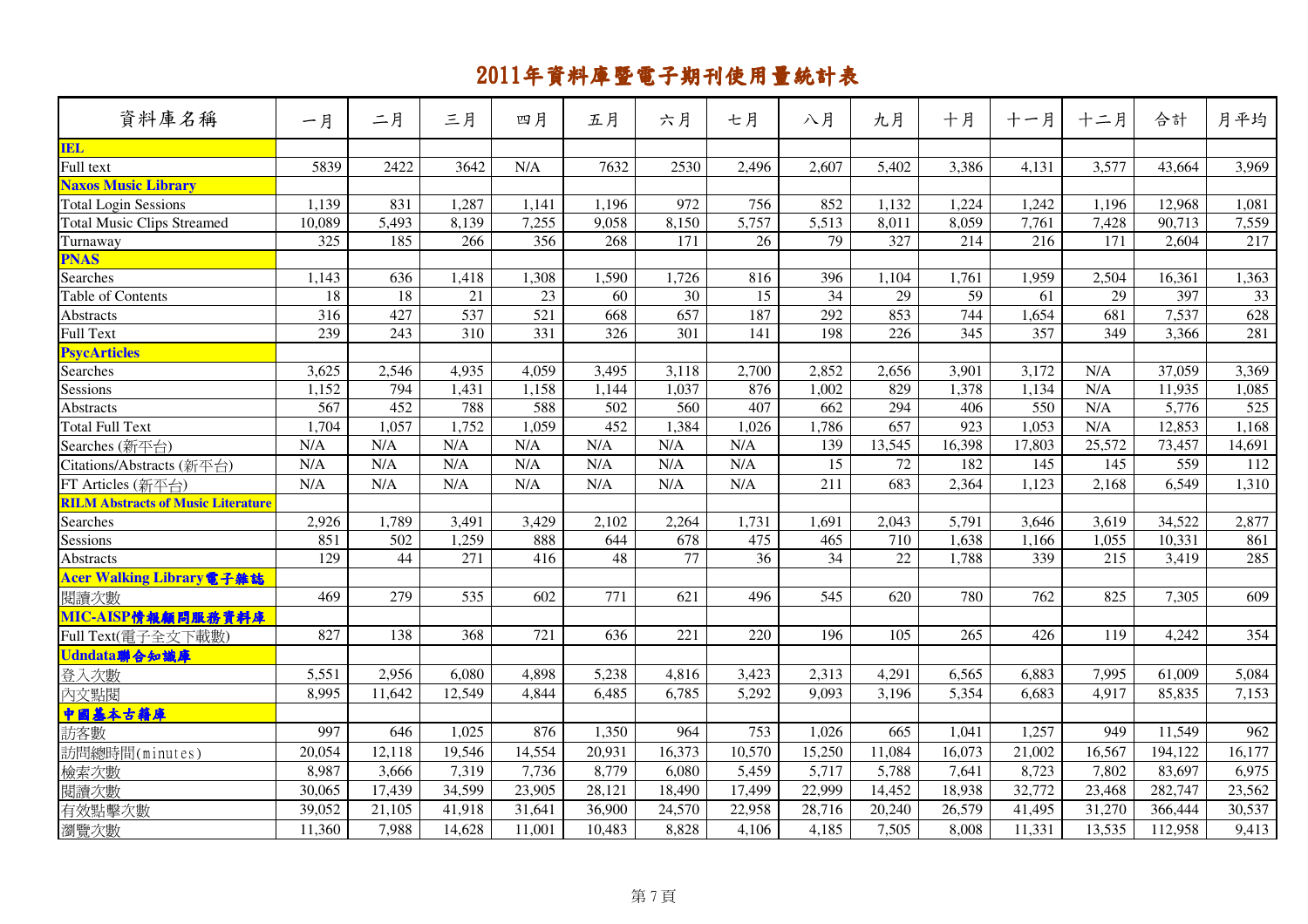| 資料庫名稱                       | 一月     | 二月             | 三月     | 四月              | 五月     | 六月     | 七月              | 八月             | 九月     | 十月              | 十一月     | 十二月     | 合計      | 月平均    |
|-----------------------------|--------|----------------|--------|-----------------|--------|--------|-----------------|----------------|--------|-----------------|---------|---------|---------|--------|
| 世界美術資料庫                     |        |                |        |                 |        |        |                 |                |        |                 |         |         |         |        |
| 總次數                         | 81     | 79             | 325    | 203             | N/A    | N/A    | N/A             | N/A            | N/A    | N/A             | N/A     | N/A     | 688     | 172    |
| 光華雜誌智慧藏                     |        |                |        |                 |        |        |                 |                |        |                 |         |         |         |        |
| 瀏覽數                         | 5,043  | 16,940         | 1,722  | 1,038           | 383    | 1,172  | 376             | 443            | 832    | 4,048           | 2,270   | 2,357   | 36,624  | 3,052  |
| 訪客數                         | 201    | 103            | 199    | 125             | 64     | 67     | 47              | 51             | 115    | 200             | 222     | 248     | 1,642   | 137    |
| 人次                          | 56     | 32             | 49     | $\overline{35}$ | 26     | 29     | $\overline{22}$ | 22             | 30     | $\overline{57}$ | 38      | 49      | 445     | 37     |
| 知識赢家                        |        |                |        |                 |        |        |                 |                |        |                 |         |         |         |        |
|                             | 1,136  | 979            | 1,129  | 1,035           | 973    | 1,028  | 894             | 883            | 968    | 1,236           | 1,262   | 2,360   | 13,883  | 1,157  |
| 哈佛商業評論                      |        |                |        |                 |        |        |                 |                |        |                 |         |         |         |        |
| 檢索次數                        | 1,627  | 851            | 2,443  | 2,815           | 2,215  | 1,341  | 1,088           | 926            | 2,243  | 3,742           | 3,292   | 3,530   | 26,113  | 2,176  |
| 全文瀏覽次數(全版影像)                | 59     | 62             | 191    | 280             | 248    | 86     | 92              | 401            | 130    | 831             | 212     | 336     | 2,928   | 244    |
| 科學人雜誌                       |        |                |        |                 |        |        |                 |                |        |                 |         |         |         |        |
| 瀏覽數                         | 4,855  | 2,564          | 5,416  | 5,560           | 3,575  | 3,469  | 1,795           | 5,572          | 5,628  | 5,508           | 4,919   | 4,931   | 53,792  | 4,483  |
| 訪客數                         | 425    | 285            | 451    | 460             | 321    | 318    | 240             | 225            | 404    | 612             | 585     | 475     | 4,801   | 400    |
| 人次                          | 108    | 74             | 92     | 77              | 777    | 61     | 73              | 78             | 138    | 226             | 174     | 89      | 1,967   | 164    |
| 科學人雜誌(線上版)                  |        |                |        |                 |        |        |                 |                |        |                 |         |         |         |        |
| 登入總數                        | 284    | $\overline{7}$ | 26     | 206             | 123    | 246    | 98              | 165            | 213    | 357             |         |         | 1,725   | 144    |
| 瀏覽頁面總數                      | 1,024  | 21             | 86     | 887             | 443    | 881    | 354             | 681            | 781    | 1,024           |         |         | 6,182   | 515    |
| 華藝線上圖書館                     |        |                |        |                 |        |        |                 |                |        |                 |         |         |         |        |
| 華藝點選次數                      | 24,570 | 31,987         | 75,547 | 56,963          | 98,728 | 77,754 | 52,065          | 44,094         | 58,844 | 113,120         | 102,912 | 114,935 | 851,519 | 70,960 |
| Full Text(CEPS電子全文下載數)      | 4,115  | 7,550          | 15,458 | 9,886           | 13,700 | 14,277 | 9,154           | 7,812          | 8,741  | 17,823          | 19,512  | 19,878  | 147,906 | 12,326 |
| Full Text(CETD電子全文下載數)      | 329    | 111            | 400    | 444             | 679    | N/A    | 567             | 705            | 762    | 1,358           | 1,513   | 1,722   | 8,590   | 781    |
| 臺灣日日新報                      |        |                |        |                 |        |        |                 |                |        |                 |         |         |         |        |
| 瀏覽數                         | 1,380  | 814            | 1,178  | 674             | 1.111  | 668    | 228             | 365            | 448    | 247             | 398     | 969     | 8,480   | 707    |
| 訪客數                         | 536    | 405            | 518    | 307             | 180    | 323    | 158             | 205            | 170    | 201             | 281     | 568     | 3,852   | 321    |
| 人次                          | 150    | 144            | 195    | 100             | 95     | 114    | 92              | 88             | 83     | 98              | 87      | 113     | 1,359   | 113    |
| 。<br><b>臺灣新聞智慧網</b><br>檢索次數 |        |                |        |                 |        |        |                 |                |        |                 |         |         |         |        |
|                             | 7,225  | 3,087          | 8,559  | 8,539           | 6,859  | 10,750 | 3,747           | 2,001          | 7,780  | 13,190          | 12,543  | 18,414  | 102,694 | 8,558  |
| 全文瀏覽次數(全版影像)                | 170    | 17             | 10     | 24              | 39     | 37     | 10              | $\overline{2}$ | 20     | 21              | 63      | 70      | 483     | 40     |
| 聯合知識庫全版報紙                   |        |                |        |                 |        |        |                 |                |        |                 |         |         |         |        |
| 全版報紙頁面瀏覽次數                  | 108    | 42             | 101    | 251             | 363    | 323    | 72              | 40             | 29     | 137             | 135     | 335     | 1,936   | 161    |
| 全版報紙看全版則數                   | 519    | 174            | 383    | 321             | 425    | 495    | 270             | 130            | 15     | 421             | 284     | 725     | 4,162   | 347    |

\* 名詞對照:

1.檢索次數:Searches

2.登入次數:Signons、Sessions、Visits、Login、Count